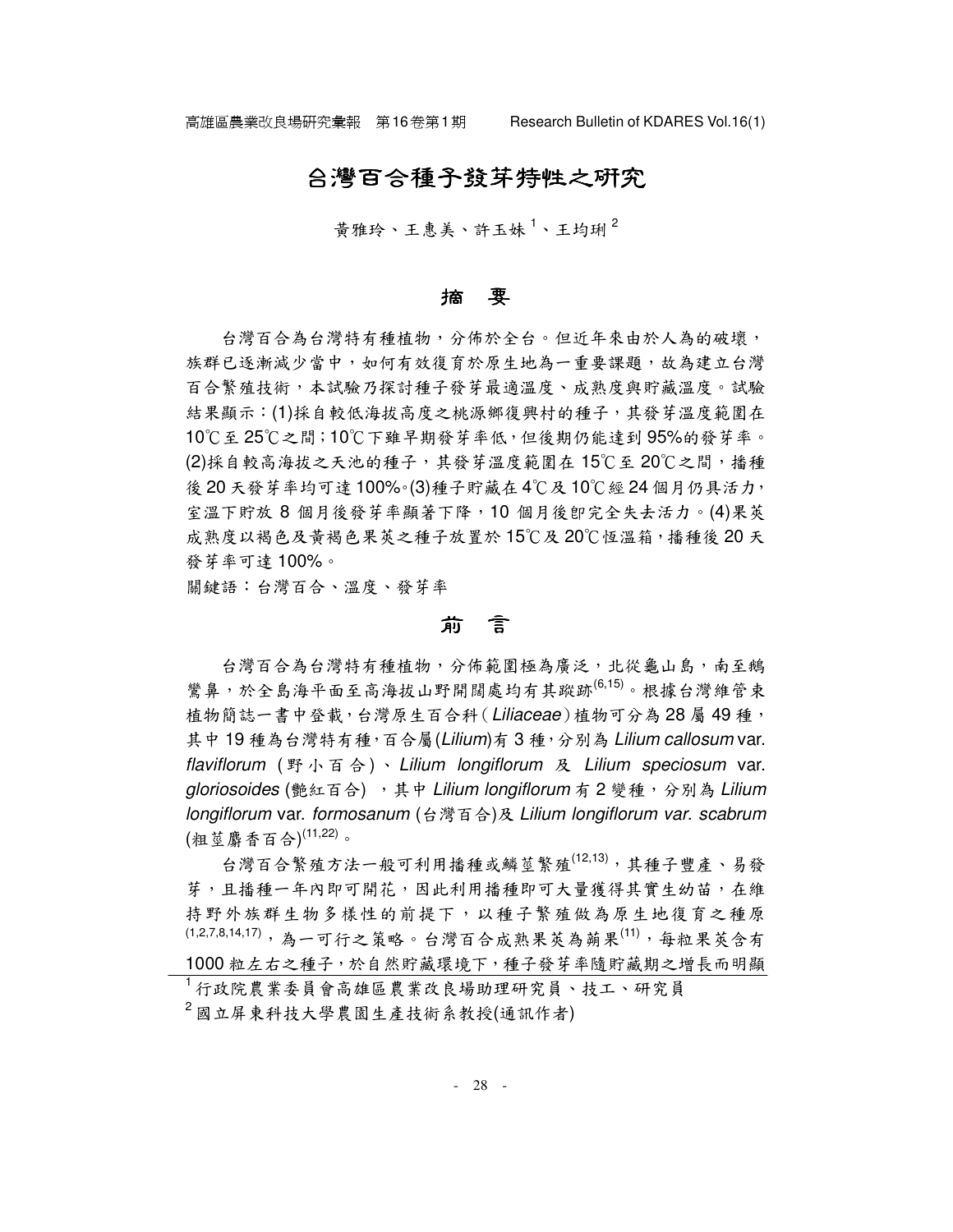降低,甚至完全無法發芽(3,4,5,6,16,18,19,20,21)。另一方面台灣百合果莢過早採收 時常導致發芽率降低,太晚採收時其蒴果容易爆裂,於雨季極容易發生病害 <sup>(9,10)</sup>。本試驗首先探討台灣百合最適發芽溫度及貯藏條件,以利於種子活性 的保存,繼而探討不同成熟度果莢對種子發芽之影響,以適時採收果莢,避 免果莢爆裂,導致種子四處飛散。上述研究將有助於台灣百合種子繁殖技術 之建立,未來大量繁殖種苗,做為原生地復育用。

#### 材料與方法

一、溫度對台灣百合種子發芽之影響

台灣百合種子分別於 2002 年 9 月及 2004 年 4 月間採自高雄縣桃源鄉復 興村的清水台地(海拔高度 676 公尺)及高雄縣桃源鄉天池原生地(海拔高度 2280 公尺),播種於底部舖有濾紙(廠牌:Whatman,1 號)的塑膠培養皿中, 置於六種不同溫度之恆溫箱,分別為 10℃、15℃、20℃、25℃、30℃及 35 ℃,配合 12 小時照光, 12 小時黑暗處理,觀察各處理之發芽率。本試驗共 六種處理,每處理四重複,每重複 20 粒種子。播種日期分別為 2002 年 11 月1日及 2004年4月16日,調查期間分別為 2002年11月1日至12月 31 日及 2004 年 4 月 16 日至 5 月 26 日。調查項目為種子發芽所須日數及發 芽率。

二、低溫貯藏對台灣百合種子萌芽率之影響

種子於 2002 年 9 月間採自高雄縣桃源鄉復興村的清水台地,將種子貯 藏於 4℃、10℃及室溫(對照),分別於第 2、4、6、8、10、12、14、16、18、 20、22 及 24 個月取出種子播種於塑膠培養皿中, 底部舖上 1 號濾紙, 置於 20℃恆溫箱,配合 12 小時照光,12 小時黑暗處理, 觀察低溫貯藏後對種子 發芽之影響。本試驗共三處理,每處理四重複,每重複 20 粒種子。試驗期 間為 2002 年 11 月 1 日至 2004 年 12 月 31 日。調查項目為種子發芽所須日 數及發芽率。

三、蒴果成熟度對台灣百合種子發芽之影響

將採自平地之台灣百合果莢,依成熟度分為褐色、黃褐色及綠色三組。 分別取其種子,播種於底部舖 1 號濾紙的塑膠培養皿,置於 20℃之恆溫箱內, 配合 12 小時照光, 12 小時黑暗處理。本試驗共三處理,每處理三重複,每 重複 20 粒種子。播種日期為 2003 年 10 月 1 日。調查期間為 2003 年 10 月 11 日至 11 月 11 日。調查項目為種子發芽所須日數及發芽率。

#### 結果與討論

- 29 -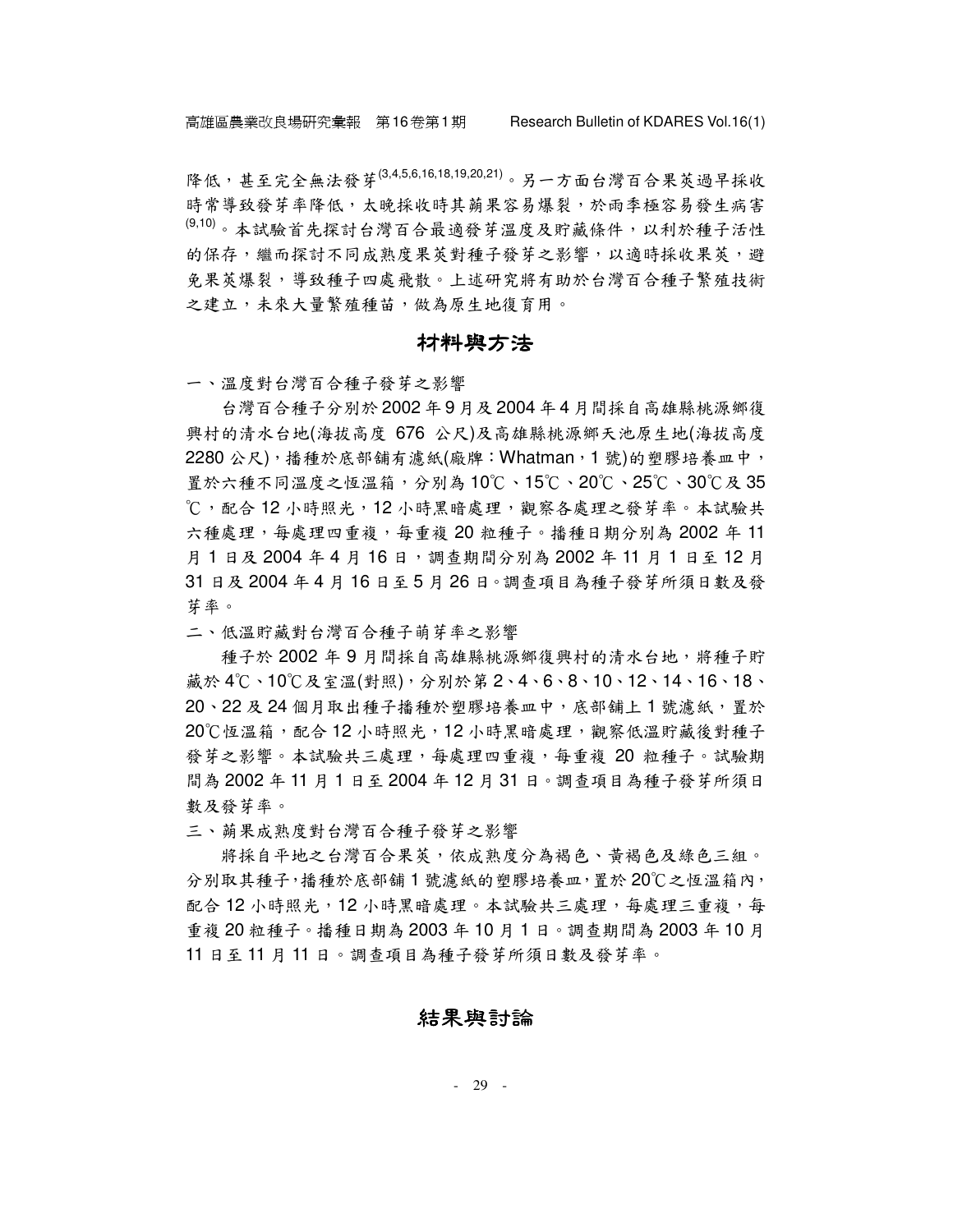一、溫度對台灣百合種子發芽之影響

採自海拔 676公尺復興村清水台地的種子,置於溫度 10℃至 25℃之間, 發芽率差異不顯著,可達 83%以上,其中又以 20℃最佳,發芽率可達 100%(圖 1);海拔 2280 公尺天池地區的種子在溫度 15℃至 20℃之間播種 20 天後, 發芽率可達 100%,播種後置於 10℃經 40 天後,發芽率亦達 100%;平地 對照組的種子發芽適溫在 15℃至 25℃之間,其中又以 20℃的發芽率 96 % 為最高(表1)。綜合以上試驗結果,採自不同海拔地區的台灣百合種子,對發 芽所需溫度略有差異,但整體表現最適發芽溫度為 15℃至 20℃之間,置於 10℃下萌芽較為緩慢,溫度超過 25℃以上,發芽率顯著下降,35℃以上則 種子完全失去活力。



圖 1.溫度處理對台灣百合種子發芽之影響

- Fig. 1.Effect of temperature on the seed germination of Lilium longiflorum var. formosanum
- 表1.溫度對採自不同海拔高度之台灣百合種子發芽之影響\*
- Table 1. Effects of temperature on the seed germination of Lilium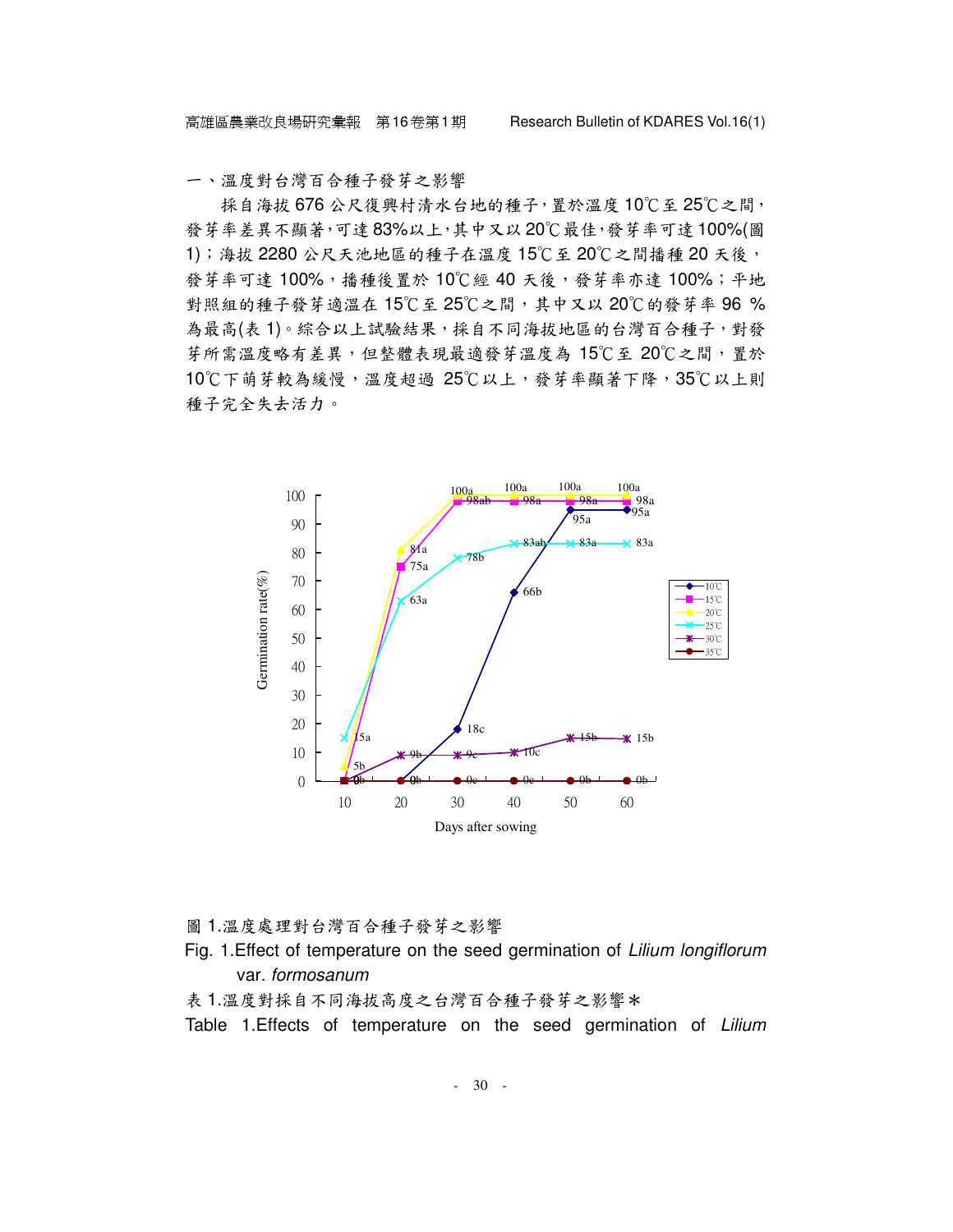|                | Days after sowing/Germination rate (%) |                 |                |                 |                 |                 |                 |                  |  |  |
|----------------|----------------------------------------|-----------------|----------------|-----------------|-----------------|-----------------|-----------------|------------------|--|--|
| Treatment      | $10 \frac{days}{9}$                    |                 | $20$ days      |                 | 30 days         |                 | 40 days         |                  |  |  |
|                | $A^*$                                  | $B^*$           | Α              | B               | А               | B               | А               | B                |  |  |
| $10^{\circ}$ C | 0 <sub>b</sub>                         | 0c <sup>z</sup> | 0b             | 0c              | 80a             | 0d              | 100a            | 8b               |  |  |
| $15^{\circ}$ C | 37a                                    | 0 <sub>c</sub>  | 100a           | 11c             | 100a            | 34c             | 100a            | 85a              |  |  |
| $20^{\circ}$ C | 30a                                    | 34a             | 100a           | 69a             | 100a            | 94a             | 100a            | 96a              |  |  |
| $25^{\circ}$ C | 0 <sub>b</sub>                         | 12b             | 0 <sub>b</sub> | 37 <sub>b</sub> | 13 <sub>b</sub> | 65 <sub>b</sub> | 23 <sub>b</sub> | 83a              |  |  |
| $30^{\circ}$ C | 0 <sub>b</sub>                         | 0c              | 3b             | 0c              | 3 <sub>b</sub>  | 0d              | 3 <sub>b</sub>  | 2.5 <sub>b</sub> |  |  |
| $35^{\circ}$ C | 0                                      | 0               | 0              | 0               | 0               | 0               | 0               | 0                |  |  |

longiflorum var. formosanum harvested from different elevations

z. Means in the same columns with a different letter are significantly different at  $P < 0.05$  by LSD test

\* The elevations here refer to: A. Tien-Chin (Habitat): 2280m

B. Pingtung City (KDARES): 14m

二、貯藏溫度對台灣百合種子萌芽率之影響

台灣百合開花後約2個月果莢開始轉為褐色,此時果莢已成熟,採收下 的成熟果莢剝開後可得新鮮種子,新鮮種子萌芽率高,但隨著貯藏時間增長, 發芽率急遽下降。台灣百合種子置於適溫下2個月發芽率為96%,6個月後 發芽率顯著降為 85%,8個月後下降為 26%,10個月後發芽率為 0%,因此 為保有種子活性,將新鮮種子貯藏於 4℃及 10℃。經試驗結果顯示貯藏於 4 ℃,24 個月,取出種子播種後 40 天,發芽率仍可達 81.3%;貯藏於 10℃, 則發芽率為 30.0%(表 2)。由上述結果得知,台灣百合種子於 4℃及 10℃貯 藏,可保存種子活性達 24 個月之久,其中又以 4℃貯藏效果優於 10℃,10 ℃貯藏12個月後,種子發芽率開始明顯下降。

表 2. 貯藏溫度及貯藏期對台灣百合種子發芽之影響

Table 2.Effect of storage temperatures and period on the seed germination of Lilium longiflorum var. formosanum

|                                                                                   | <b>Months</b>                                                |  |  |  |  |  |                                                 |  |  |  |                |
|-----------------------------------------------------------------------------------|--------------------------------------------------------------|--|--|--|--|--|-------------------------------------------------|--|--|--|----------------|
| Treatment 2 4 6 8 10 12 14 16 18 20 22 24                                         |                                                              |  |  |  |  |  |                                                 |  |  |  |                |
|                                                                                   | Germination rate (%)                                         |  |  |  |  |  |                                                 |  |  |  |                |
| $4^\circ$ C                                                                       | 99a <sup>2</sup> 95a 98a 99a 95a 99a 90a 89a 98a 99a 98a 81a |  |  |  |  |  |                                                 |  |  |  |                |
| $10^{\circ}$ C                                                                    |                                                              |  |  |  |  |  | 98a 93a 96a 99a 91a 91b 79b 75b 78b 65b 50b 30b |  |  |  |                |
| Temp room 96a 91a 85b 26b 0b 0c 0c 0c 0c 0c 0c 0c                                 |                                                              |  |  |  |  |  |                                                 |  |  |  | $\overline{0}$ |
| <sup>z.</sup> Means in the same columns with a different letter are significantly |                                                              |  |  |  |  |  |                                                 |  |  |  |                |

different at  $P < 0.05$  by LSD test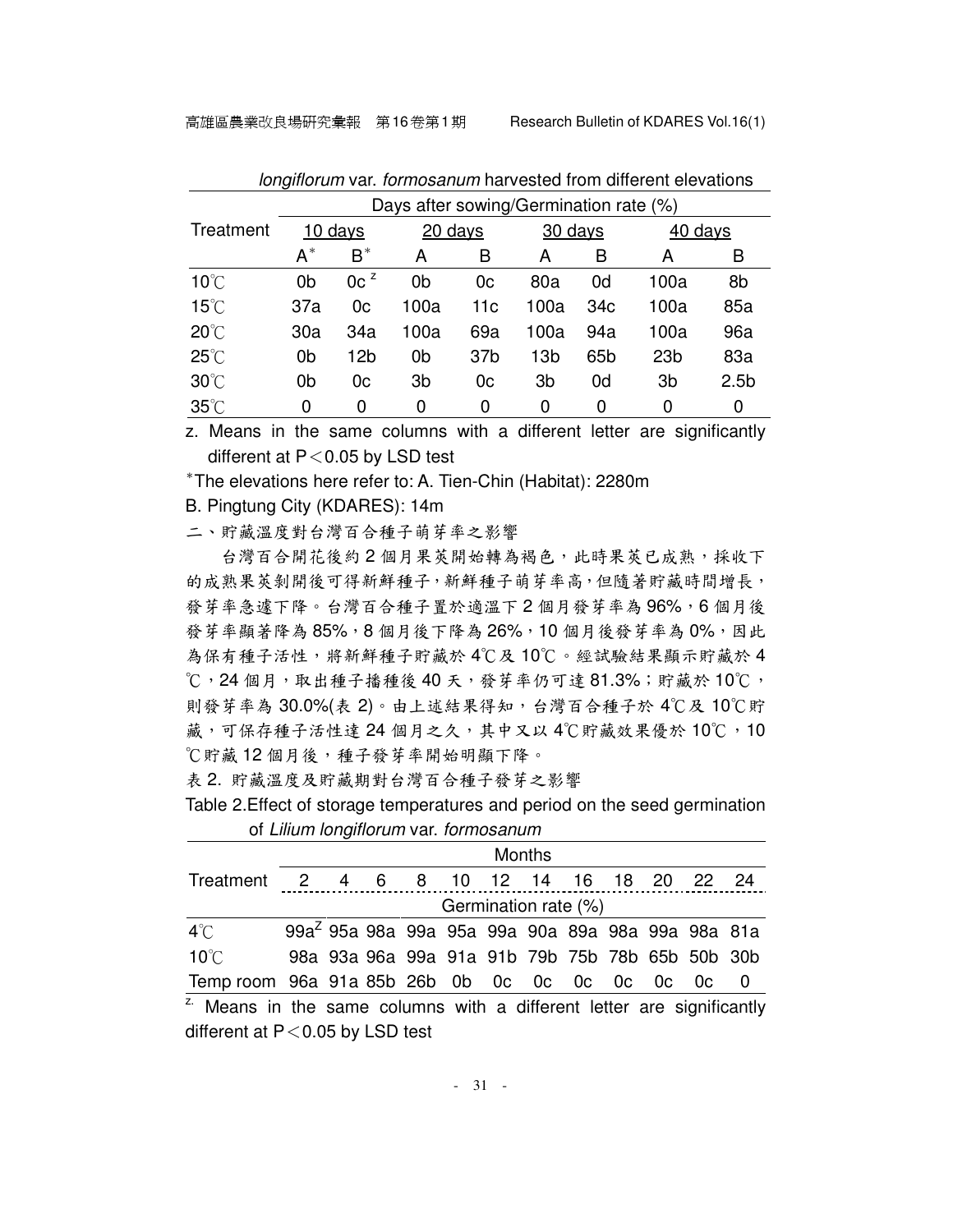三、蒴果成熟度對台灣百合種子發芽之影響

蒴果成熟度對種子發芽之影響,如表 3 所示,褐色及黃褐色果莢之種子, 播種 10 天後發芽率分別為 84%及 80%,顯著高於發芽率僅 1%的綠色果莢; 播種 20 天後,褐色及黃褐色果莢之種子發芽率皆為 100%,綠色果莢之種子 發芽率僅 34%;播種 30 天後,綠色果萊之種子發芽率僅 36%(表 3)。由此 試驗結果得知,台灣百合果莢可於黃褐色時提前採收,避免果實成熟爆裂, 導致種子四處飛散,影響種子之採收量。

表 3. 蒴果成熟度對台灣百合種子發芽之影響

Table 3. Effect of capsule maturity stage on the seed germination of Lilium longiflorum var. formosanum

|                | Days after sowing    |         |                 |                 |  |  |  |  |  |
|----------------|----------------------|---------|-----------------|-----------------|--|--|--|--|--|
| Capsules color | 10 days              | 20 days | 30 days         | 40 days         |  |  |  |  |  |
|                | Germination rate (%) |         |                 |                 |  |  |  |  |  |
| <b>Brown</b>   | 84a <sup>z</sup>     | 100a    | 100a            | 100a            |  |  |  |  |  |
| Yellow-brown   | 80a                  | 100a    | 100a            | 100a            |  |  |  |  |  |
| Green          | 1b                   | 34b     | 36 <sub>b</sub> | 36 <sub>b</sub> |  |  |  |  |  |

<sup>z.</sup> Means in the same columns with a different letter are significantly different at  $P < 0.05$  by LSD test

#### 結論與建議

由本試驗可瞭解台灣百合果莢採收適期、最適播種溫度及貯藏條件。平 地採收的台灣百合種子發芽最適溫度在 15℃至 25℃之間,採自海拔 676 公 尺桃源郷復興村種子發芽最適溫度在10℃至25℃之間,採自海拔2280公尺 的天池地區種子發芽最適溫度在 10℃至 20℃之間。種子於 4℃及 10℃低溫 貯藏,可保存種子活性達 24 個月,其中尤以 4℃貯藏效果優於 10℃。褐色 及黃褐色果莢,採種20天後,發芽率皆可達100%,因此為避免蒴果成熟時 爆裂,果萊可由綠色轉黃褐色時提早適時採收。上述結果可應用於台灣百合 種子播種與繁殖之參考。

目前台灣百合已在全台多處復育成功,南部地區高雄縣桃源鄉復興村清 水台地、屏東縣的霧台鄉、三地門鄉正積極進行台灣百合的復育工作。希望 綜合本研究之結果,未來應用於台灣百合種苗大量繁殖及野外復育工作,期 望將台灣百合復育於原生地,使其能在野外重展美姿,形成定點的花海供遊 客欣賞,若能與當地特有的民俗文化結合在一起,必能創造極佳的觀光資源。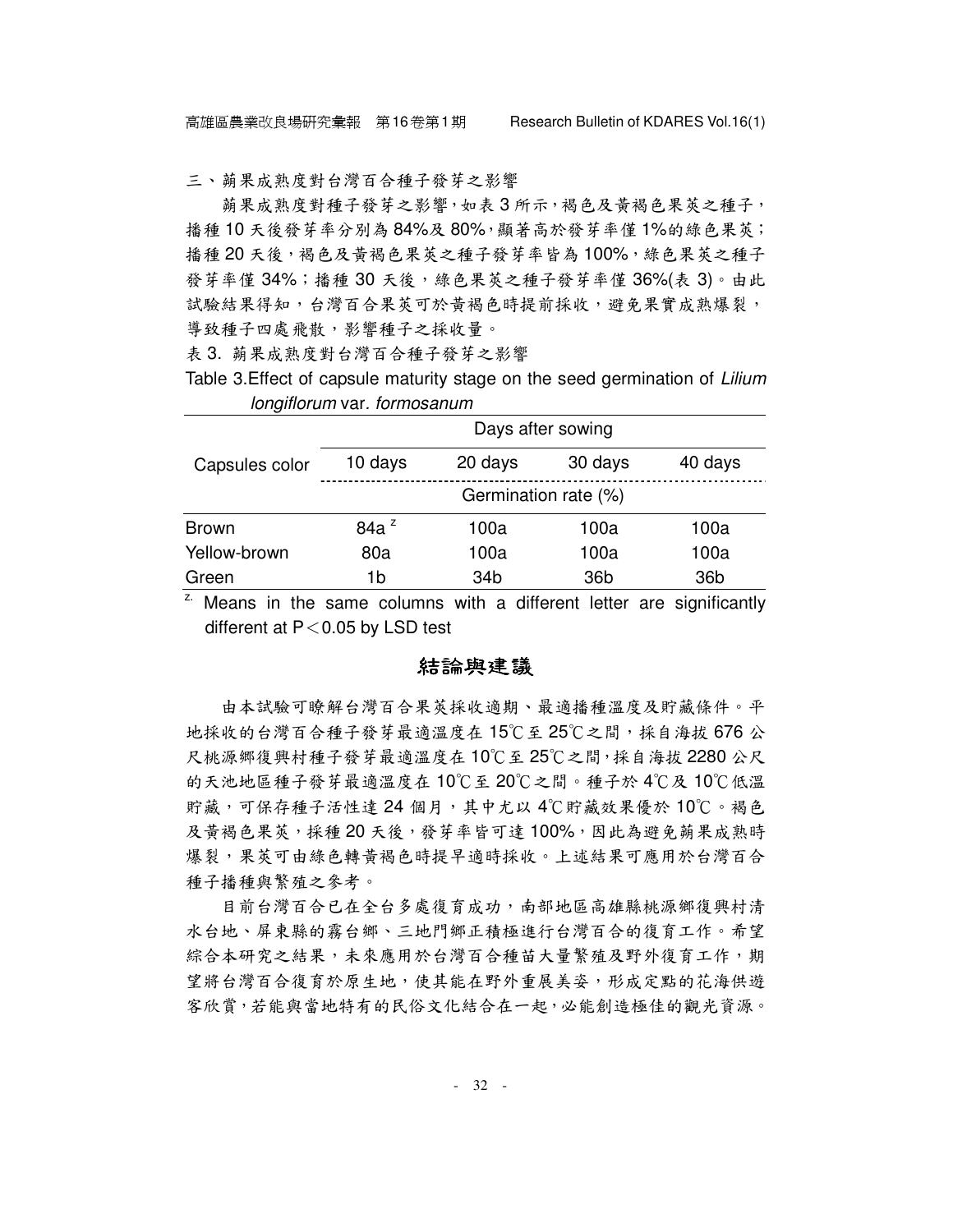```
參考文獻
```
- 1. 李裕娟、楊純明. 1996. 鱗莖大小對台灣百合生長、開花及子鱗莖之影響. 中華農學會報 175: 112-126.
- 2. 周昌弘. 2004. 生物科技與農業生產-生物多樣性在生技產業的應用. pp. 19-31. 國立台灣大學生化科技學系發行.
- 3. 紀海珊. 2001. 溫度對百合花粉發芽特性及受粉行為之研究. 中華農學會 報 2(1): 65-72.
- 4. 翁仁憲. 1999. 台灣原生百合之種子發芽對溫度之反應. 中華民國作物種 原簡訊 4(1): 1-4.
- 5. 黃雅玲. 2003. 溫度及介質對南部地區台灣百合種子發芽及植株生長之影 響. 高雄區農業專訊 45:7-9.
- 6. 許圳塗. 1978. 台灣原生百合生長習性及栽培利用之研究. 台大園藝系編 印.
- 7. 溫佳思、蕭如英. 1999A. 台灣百合之同功酶遺傳分化. 中國園藝 45(2): 168-179.
- 8. 溫佳思、蕭如英. 1999B. 應用同功酶、逢機擴大多型性核糖核酸及形態 特徵研究鐵炮百合及台灣百合之分類地位. 中國園藝 45(3): 293-302.
- 9. 楊秀株. 1998A. 百合及唐菖蒲種球貯藏病害. 唐菖蒲、百合及菊花研究現 況與產業發展研討會專刊 pp. 119-126.
- 10. 楊秀株. 1998B. 唐菖蒲及百合栽培期病害. 唐菖蒲、百合及菊花研究現況 與產業發展研討會專刊 pp. 127-137.
- 11. 楊遠波、劉和義、林讚標. 2001. 台灣維管束植物簡誌第五卷-百合科. 行 政院農業委員會 pp. 19-32.
- 12. 蔡月夏. 1996. 快速繁殖百合種球. 台灣之種苗 27: 17-19.
- 13. 蔡月夏. 2001. 台灣原生種百合之繁殖與復育. 花蓮區農業專訊 36: 11-14.
- 14. 蔡月夏、林學詩. 1993. 台灣原生百合遺傳資源之開發利用研究. 花蓮區 農業改良場研究彙報 9: 15-24.
- 15. 蔡月夏、林學詩. 2003. 台灣原生百合之美. 行政院農業委員會花蓮區農 業改良場印行.
- 16. 鄭免、許圳塗. 1984. 苗期溫度、低溫及光週處理對台灣百合抽莖及開花 之影響 30(1): 50-58.
- 17. Chou, C. H. 1999. Allelopathy in plant biodiversity and sustainable agriculture. Critical Rev. Plant Sci. 18:609-636. (Taiwan)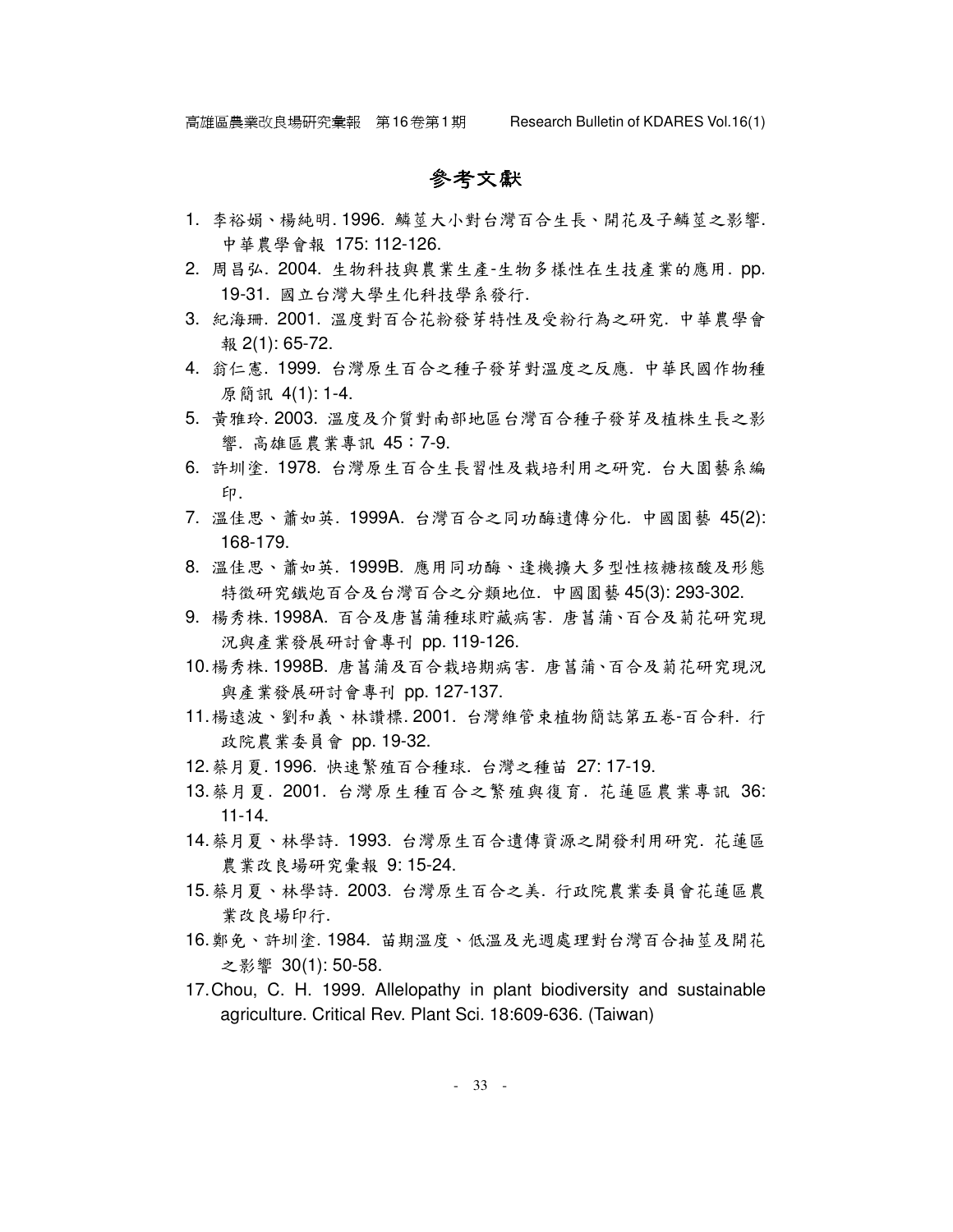- 18. Khan, M. A. and I. A. Ungar. 1996. Influence of salinity and temperature on the germination of Haloxylon recurvum bunge ex. Boiss. Annals of Botany. 78:547-551. (USA)
- 19. Lee, Y. J. and C. M. Yang. 1999. Effect of temperature and medium on seed germination of Lilium formosana Wall. Agricultural Association of China. 187: 10-19. (Taiwan)
- 20. Nerson, H. 2002. Effect of seed maturity, extraction practices and storage duration on germinability in watermelon. Scientia Horticulturae. 93:245-256. (Israel)
- 21. Sorrentino, G., L. Cerio, and A. Alvino. 1997. Effect of shading and air temperature on leaf photosynthesis, fluorescence and growth in lily. Scientia Horticulturae 69:259-273. (Italy)
- 22. Ying, S. S. 2000. Liliaceae. In: Editorial Committee of the Flora of Taiwan, Second Edition. Flora of Taiwan Vol. 5: 35-71. National Taiwan University. (Taiwan)